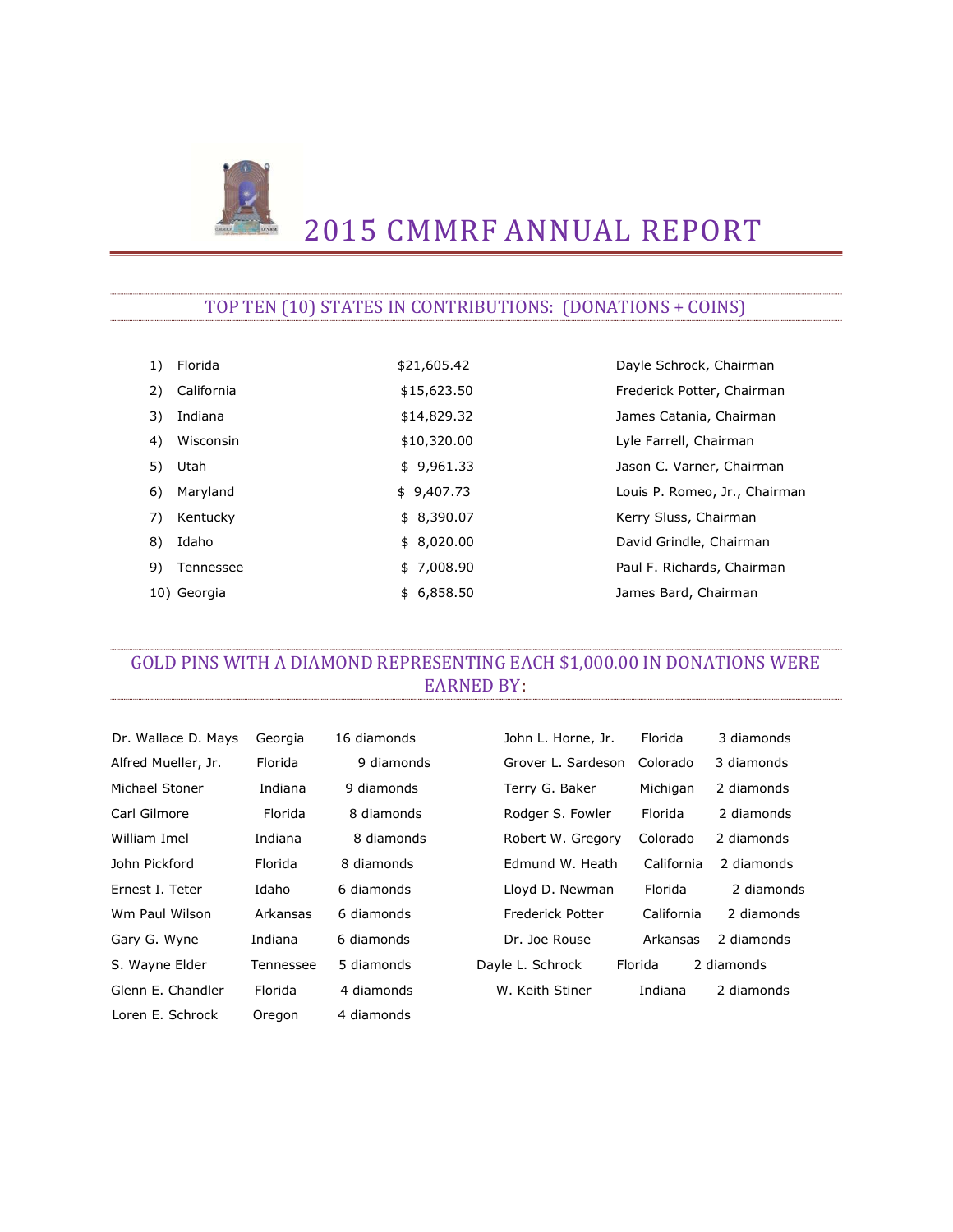#### THE FOLLOWING PINS WERE AWARDED:

| <b>Bronze</b>     | $($ \$ 50.00 - \$ 99.99) | 45 |
|-------------------|--------------------------|----|
| Bronze with Topaz | $($ \$100.00 - \$149.99) | 27 |
| Silver            | $($ \$150.00 - \$299.99) | 29 |
| Silver with Topaz | $($300.00 - $499.99)$    | 32 |
| Gold              | $($ \$500.00 - \$749.99) | 13 |
| Gold with Topaz   | $( $750.00 - $999.99)$   | 5  |

#### PLAQUES WERE AWARDED TO THE FOLLOWING INDIVIDUALS:

| 347 | James Bard         | GA | 353 | Franklin Edens      | AZ |
|-----|--------------------|----|-----|---------------------|----|
| 348 | Ernest I. Teter    | ID | 354 | Michael Smitson     | WA |
| 349 | John A. Bridegroom | ΙN | 355 | Gavin B. Reid       | OR |
| 350 | Peter M. Stronge   | AZ | 356 | Mark Megee          | NJ |
| 351 | Wesley L. Campbell | CO | 357 | Larry R. Gillespie  | FL |
| 352 | Arne C. Hansen     | WA | 358 | Michael V. Riesberg | FL |

#### PLAQUES WERE EARNED BY THE FOLLOWING COUNCILS AND ORGANIZATIONS:

| California | Santa Cruz Council No. 17 | Montana    | Great Falls Council No. 4 |
|------------|---------------------------|------------|---------------------------|
| Florida    | Labarum Conclave RCC      | Oregon     | Occidental Council No. 12 |
|            | Lake City Council No. 35  | Washington | Tacoma Council No. 1      |
| Iowa       | Joppa Council No. 15      |            | Seattle Council No. 6     |
| Maine      | Oxford Counci No. 14      | Wyoming    | Adoniram Council No. 7    |

## EXTENDER BARS FOR SUBSEQUENT DONATIONS OF \$1,000.00 WERE AWARDED TO:

| Alabama    | Mobile Council No. 12                | California | San Luis Obispo Council No. 38 |
|------------|--------------------------------------|------------|--------------------------------|
|            | Birmingham Metro Council No. 43      |            | Hattie Givens Trust - 5 bars   |
| Montana    | Great Falls Council No. 4            | Colorado   | Denver Council No. 1           |
|            | Brundidge Council No. 69             |            | Larimer County Council No. 21  |
| Arizona    | Navajo Council No. 7 - 2 bars        |            | Jefferson Council No. 24       |
| Arkansas   | English Council No. 14               | Florida    | Hallmark Council No. 3         |
|            | Paul C. Bush Council No. 80 - 2 bars |            | Tyler Council No. 4            |
| California | California Council No. 2             |            | Orlando Council No. 5          |
|            | Ventura Council No. 15 - 2 bars      |            | Union Council No. 7            |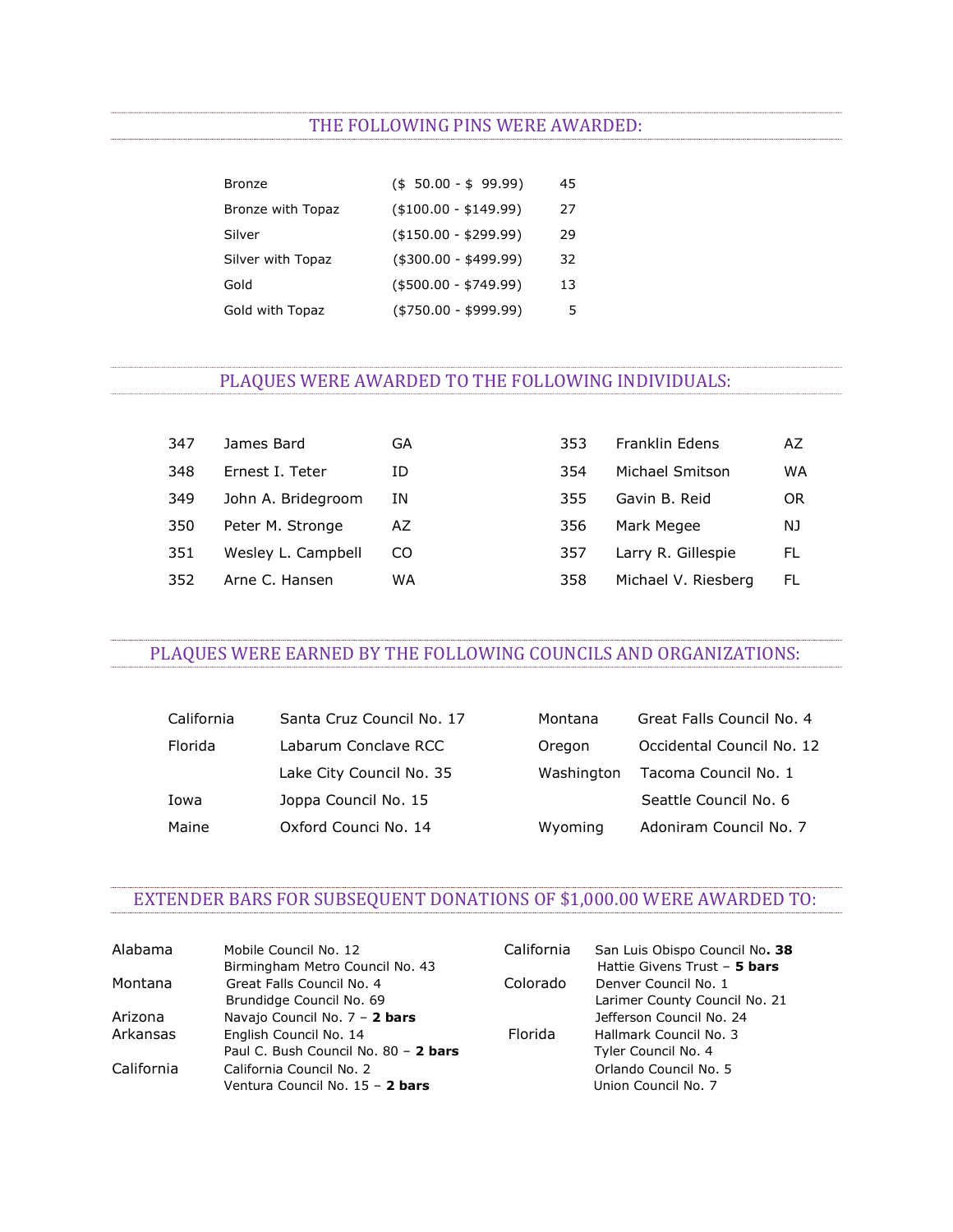| Florida  | Tampa Council No. 8                        | Louisiana               | New Orleans Council No. 35                |
|----------|--------------------------------------------|-------------------------|-------------------------------------------|
|          | Bradentown Council No. 9                   | Maine                   | Alpha Council No. 3                       |
|          | Hiram Council No. 13                       | Maryland                | Jerusalem Council No. 2                   |
|          | St. Augustine Council No. 15               |                         | Harmony Council No. 20                    |
|          | Zabud Council No. 17                       | Michigan                | Marine City Council No. 59                |
|          | Clearwater Council No. 34                  | Minnesota               | Northfield Council No. 12                 |
|          | Tyrian Council No. 36 - 5 bars             | Missouri                | Independence Council No. 49               |
|          | Melbourne Council No. 38                   | Nebraska                | Hastings Council No. 8                    |
|          | Venice Council No. 41                      | Nevada                  | Hiram Council No. 5                       |
| Georgia  | Saliba-McDaniel Council No. 34             |                         | Grand Chapter of O.E. S.                  |
|          | Minor C. Shadburn Council No. 49           |                         | North Carolina Greensboro Council No. 3   |
|          | Marietta Council No. 74                    |                         | Enoch Council No. 5                       |
| Idaho    | King Solomon Council No. $4 - 6$ bars      |                         | New Bern Council No. 12                   |
|          | Jeremiah Council No. 9                     | Oregon                  | Washington Council No. 3                  |
| Indiana  | Indiana Council No. 1                      |                         | Union Council No. 5                       |
|          | Indianapolis Council No. 2                 |                         | Adoniram Council No. 9                    |
|          | Simpson Council No. 23                     | Royal Order of Scotland |                                           |
|          | Angola Council No. 27                      |                         | South Carolina Absolom Cody Council No. 8 |
|          | Huntington Council No. 51                  | Tennessee               | Nashville Council No. 1 - 3 bars          |
|          | Bloomington Council No. 87                 |                         | Morristown Chapter No. 79                 |
|          | Hammond Council No. 90                     | Washington              | Bellingham Council No. 16                 |
|          | Greenfield Council No. 94 - 2 bars         |                         | Zadock Council No. 23                     |
|          | Prather Council No. 100                    |                         |                                           |
|          | Forrest A. Wakeman Council No. 110 -2 bars |                         |                                           |
| Kentucky | Jeffries Council No. 33                    |                         |                                           |
|          | Mayfield Council No. 39                    |                         |                                           |

### ONE HUNDRED PERCENT CERTIFICATES WERE AWARDED TO:

| \$4.00 - \$5.00 per member | Brundidge Council No. 69<br>Phenix City Council No. 82 | Alabama<br>Alabama |
|----------------------------|--------------------------------------------------------|--------------------|
|                            | Venice Council No. 41                                  | Florida            |
|                            | Columbia Council No. 19                                | Oregon             |
| \$3.00 - \$3.99 per member | Mobile Council No. 11                                  | Alabama            |
|                            | Utah Council No. 1                                     | Utah               |
|                            | Provo Council No. 2                                    | Utah               |
|                            | Ogden Council No. 3                                    | Utah               |
|                            | Solomon Council No. 4                                  | Utah               |
|                            | Daly Council No. 5                                     | Utah               |
|                            | Zion Council No. 7                                     | Utah               |
| \$2.00 - \$2.99 per member | Tuscaloosa Council No. 4                               | Alabama            |
|                            | Orlando Council No. 5                                  | Florida            |
|                            | Marietta Council No. 74                                | Georgia            |
|                            | Tara Council No. 75                                    | Georgia            |
|                            | Solomon of the Silver Trowel                           | North Carolina     |
| $$1.01 - $1.99$ per member | Eureka Council No. 5                                   | Alabama            |
|                            | Gadsden Council No. 56                                 | Alabama            |
|                            | Dothan Council No. 68                                  | Alabama            |
|                            | Florence Council No. 74                                | Alabama            |
|                            | Decatur Council No. 81                                 | Alabama            |
|                            | Gideon Council No. 65                                  | Arkansas           |
|                            | Minneapolis Council No. 2                              | Minnesota          |
|                            | Austin Council No. 7                                   | Minnesota          |

\*\*At least 12 councils received certificates for \$1.00 per member\*\*